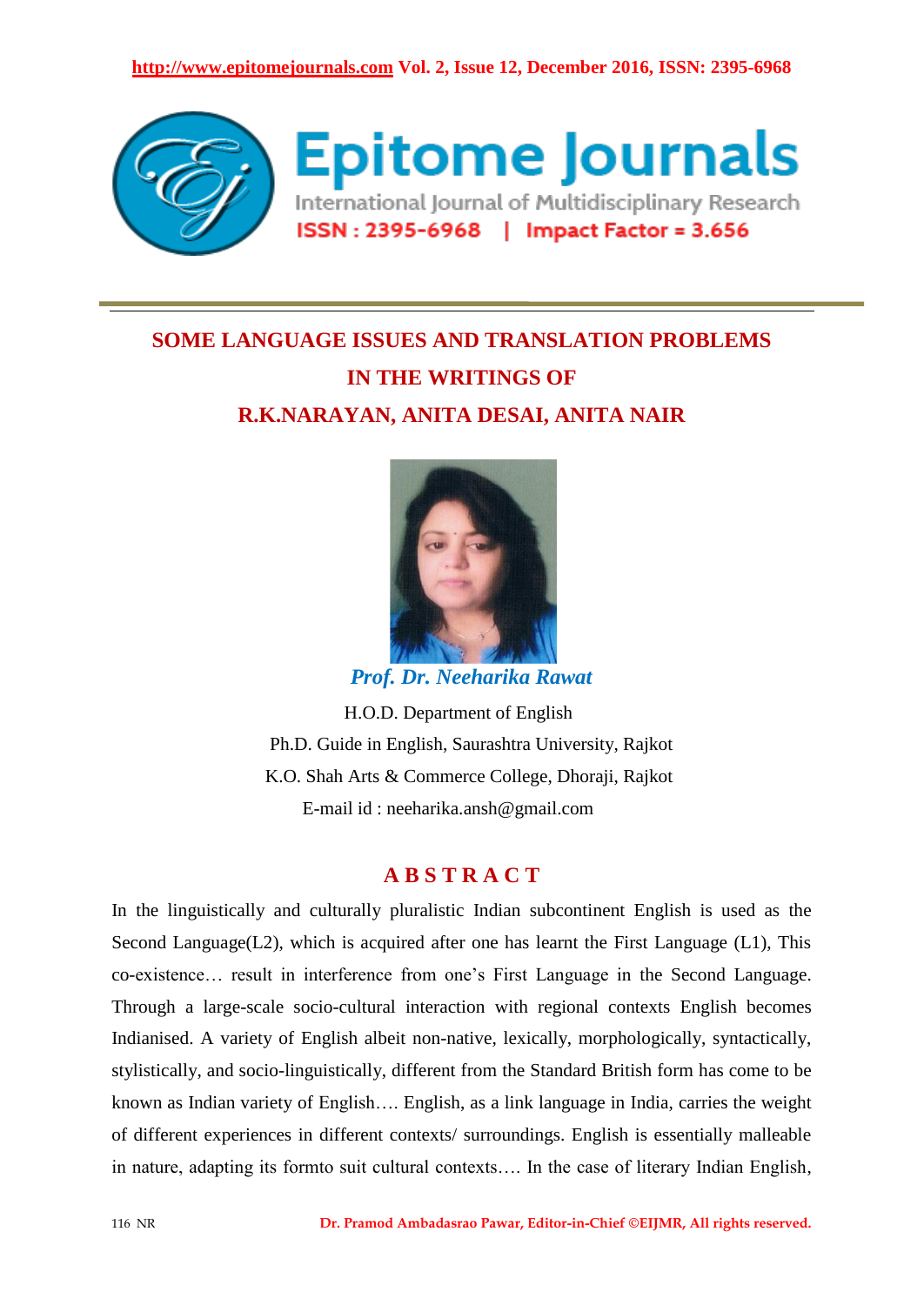loan translations or word borrowings from the regional language of the subcontinent are embedded in the English text, as markers pointing out a cultural distinctiveness. The writers of Indian writings in English often refuse to gloss untranslated words/ expressions to be true to their respective roots. Lexical openness is a trademark of Indian English canon.

The term "Indian English" refers to the variety of English which is learnt and used by a large number of educated (in the conventional sense, someone who has undergone an intellectual and moral training) Indians as a second Language…Indian English has the status of an Indian Language, serves the international role of communication with the global community of nations and intraregional roles of link language among people of diverse linguistic background.

Stress will also be laid on the presence in IWE texts of potential translation difficulties for the translator of such texts into European/Western language other than English. I shall adopt an essentially descriptive and lexical approach. Talking into account the nature of Indian English as divisible into a number of lexical strands, considering both who uses a given word, expression or acronym, and when and why (the socio-linguistic perspective), and the origins and connotation of the terms.

# **Keywords**

Indian English, Loan Translations, Local and Global Approach, Lexical Openness, Connotations of the terms.

## **Research Paper**

Considering standard Indian English as a variant of standard International English, we may provisionally suggest, in a non-exclusive list, nine lexical strands as being specific to Indian English, which we shall now describe in turn : a) pan Indian terms, or words from Indian languages absorbed into Indian English as lexical items and understood throughout India- e.g. lakh, crore, dhoti, dhobi, mali; b) Indian "localisms", pertaining to a specific language or cultural area, e.g. to take two south Indian culinary items: idli; dosa c) native Indian words that have been absorbed beyond India into general International English- e.g. karma; dharma; swami; sari; d) native Indian words that have been absorbed, more specifically into British English, either via the raj or more recently, e.g. through Indian restaurants or musical styles e.g. (first type) wallah; pukka; dekko; (second type) chapatti; biryani; bhangra; e) transplanted Britishisms (word, idioms, acronyms) still used in the UK and recognizable as such to a reader from that country – e.g. GP (general practitioner); snazzy, culture-vulture; f)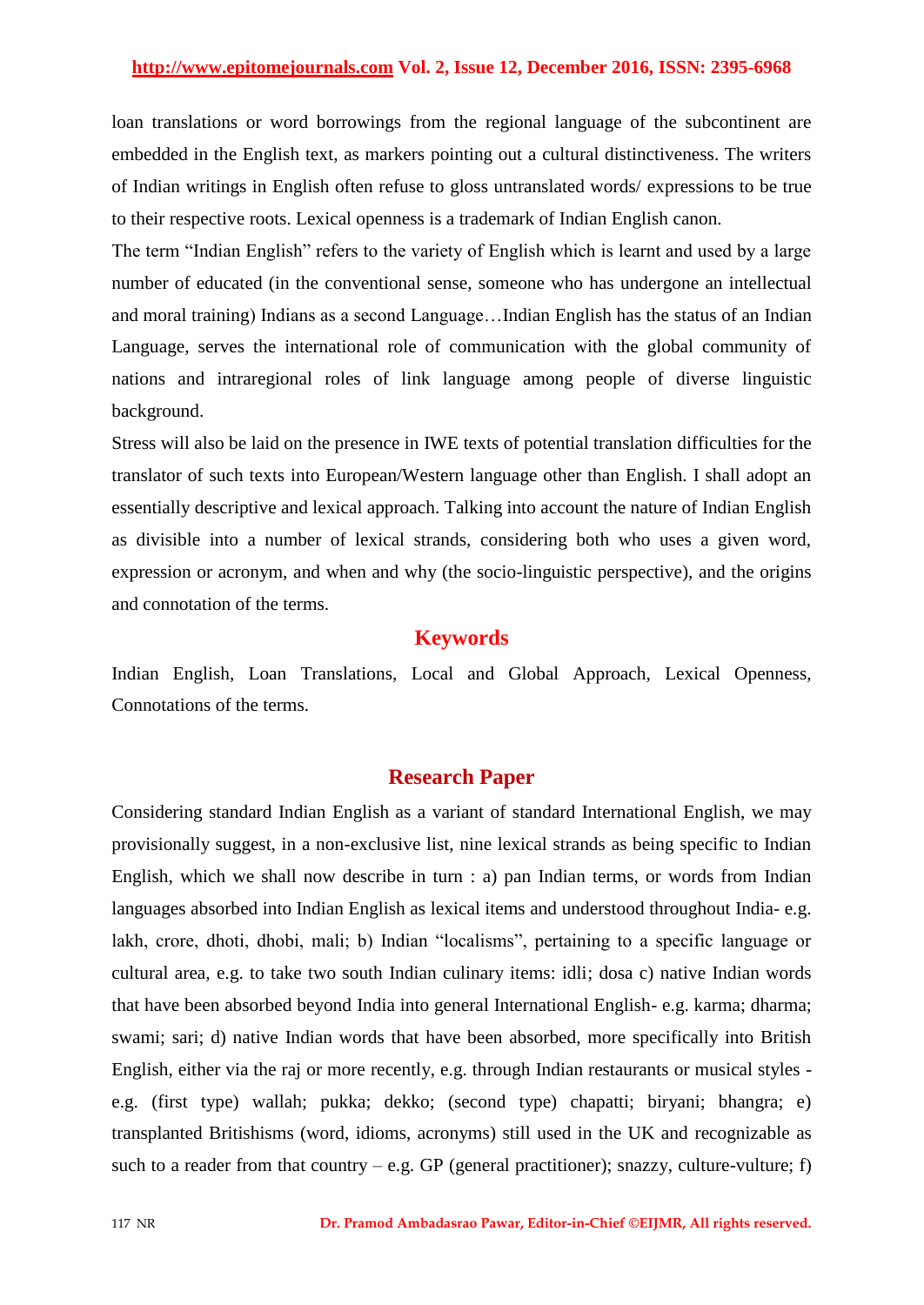"old" Britishisms, that is, terms that now seem dated or anachronistic to a British reader but are still current coin in India – e.g. GPO (general post office); thrice (for three time); doing bird (= being in jail); chip of the old block (= like father, like son); g) American or other neologisms pertaining to International English and often associated with globalization or with the journalistic register- e.g. MBA; start- up; h) coinages or acronyms formed from within the usual rules of English but unique to India- e.g. scheduled castes; shirtings; in- charge; nri (Non-resident Indian) ;i) cases of such coinages that have passed into International English, e.g. Bollywood, Goa trance. In its very richness and creativity, Indian English emerges from this descriptive analysis as a specific form of English that may legitimately be considered as important a variant of the international language as British or American English. It will, therefore, inevitably generate a number of translation problems of a specific nature, whatever the language translated into.

I have chosen four novels, two by men and two by women and three of them by living authors, that are set entirely in India, and whose character are entirely or mostly Indian. They are: The pointer of signs (1967) by the late R.K. Narayan; in custody (1984) by Anita Desai; ladies coupe (1999) by Anita Nair; and the hungry tide (2004) by Amitav Ghose. Of the four authors, Narayan and Nair lived or live in India, while Ghose and Desai are Non-resident (Anita Desai is, in addition, half-German, from her mother"s side). The characters in Narayan and Desai are Indian one and all; Nair"s are Indian apart from foreigners in brief cameo roles; and Ghose's are Indian other than that one is a Bangali – American.

The location of Desai's narrative is in and around Delhi; of Narayan and Nair's, in south Indian; of Ghose's, In Bengal. The dominant Indian language or language in the social environment described are, variously, Hindi and Urdu (Desai), Tamil (Narayan and Nair), and Bengali(Ghose). In each case and with the hope of at least approximately comparing like with like, I shall, while briefly explaining the plot, confine my analysis to the opening sequence of the book. It is obviously not my purpose in the present context to offer a literary critical analysis of the novels concerned 25, and the analysis suggested will therefore be essentially linguistic in nature, stressing the lexical, sociolinguistic and socio-culture aspect, and with a specific orientation toward translation. As we journey through these texts, I shall from time to time be invoking Hobson-Jobson, the epic Raj-era encyclopedic dictionary from 1885 complied by Henry Yule and A.C. Burnell 26 which as, Salman Rusdie has said, bears "eloquent testimony to the unparalleled intermingling that took place between English And the languages of India", and remains unsurpassed for wealth of information even to this day.)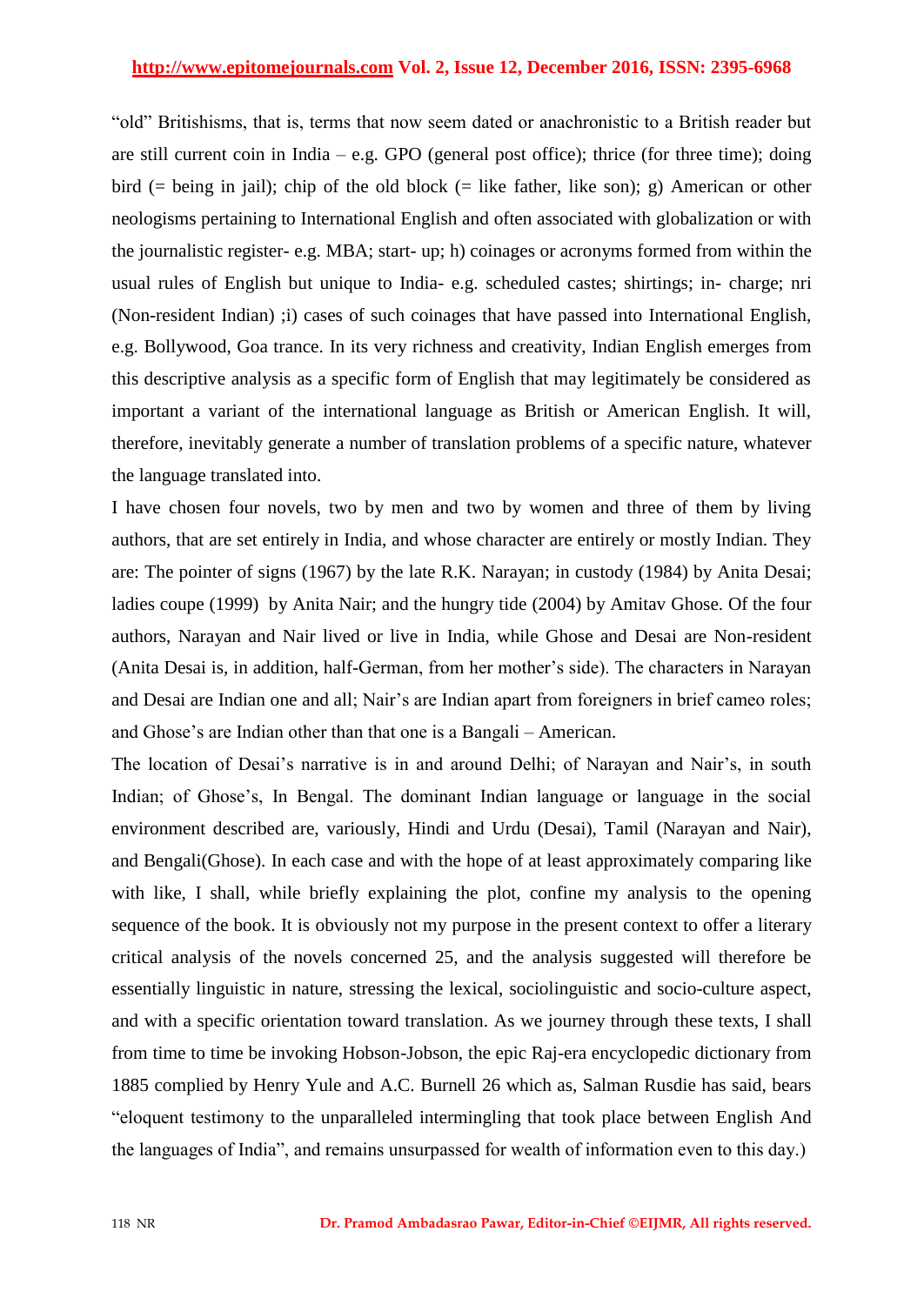#### **R.K.NARAYAN**

Our first analysis will concern R.K.Narayan"s novel the painter of signs. This novel, published in 1967, locates its fictional events in 1962, in, as always with Narayan, the imaginary south Indian town of malgudi. Raman, the painter of signs, is a bachelor of a certain age who fall in love with daisy, a militant social reformer who work at a family planning center and is the embodiment of a new type of emancipated, feminist- post independence Indian woman. The projected marriage does not happen; Daisy departs Malgudi to tack her message to ever more remote part of south India, and Raman is left with even less than be had before. Raman is a native speaker of tamil, but is collage-educated (presumably in English), and is a keen reader in both English and Tamil: "For browsing In the afternoon Raman hardly cared what book he chose; it might be Gibbon"s Decline and fall or [thirivaluvar"s] Kural – that tenth-century Tamil classic". The sign he paints for a living appear to be variously in either language, with occasional vencures into others such in Sanskrit. The novel"s cultural codes thus shift continuously between India and the West, in what might be called a form of "cultural code-switching", so that Narayan's text can, on one and the same page, cite Shakespeare"s Hamlet 29 and go on to recall Krishna"s injections from the Bhagavad Gita.

The book's opening pages (I take the eight) 31, introduce not Daisy but Raman's daily routine. This first episode centers on a not entirely successful transaction between the painter of sign and a client, a just graduated lawyer who wants his name-board up outside his family's house. The dialogue between Raman and the lawyer presumably takes place in Tamil; the sign , however is in English, for when Raman arrives at the lawyer"s house he has to warn the man"s entourage: ""still not dry, The latter "A" with all that amount of shading on its side will take time to dry. Don"t touch "A" whatever you may do""; and latter Raman warns the lawyers himself: "" Careful! Four "A's are still wet. (...) Thank God you are not a barrister-at law, otherwise there would have been three more "A's"".

We shall now consider what words or expression in these pages of Narayan's might throw up translation problems in the hybrid linguistic context. The opening sentence read; Raman"s was the last house in Ellaman Street; a little door on the back wall opened, beyond a stench of sand, to the river"; the lexicon here is, the street-name apart, deadpan International English.

We then learn that "Raman had been bottom-holed by the lawyer", who wants his nameboard "delivered on a certain auspicious day"34, and may note an idiomatic English usage in "buttonholed", but, at the same time, a use of "auspicious" that drives from very Indian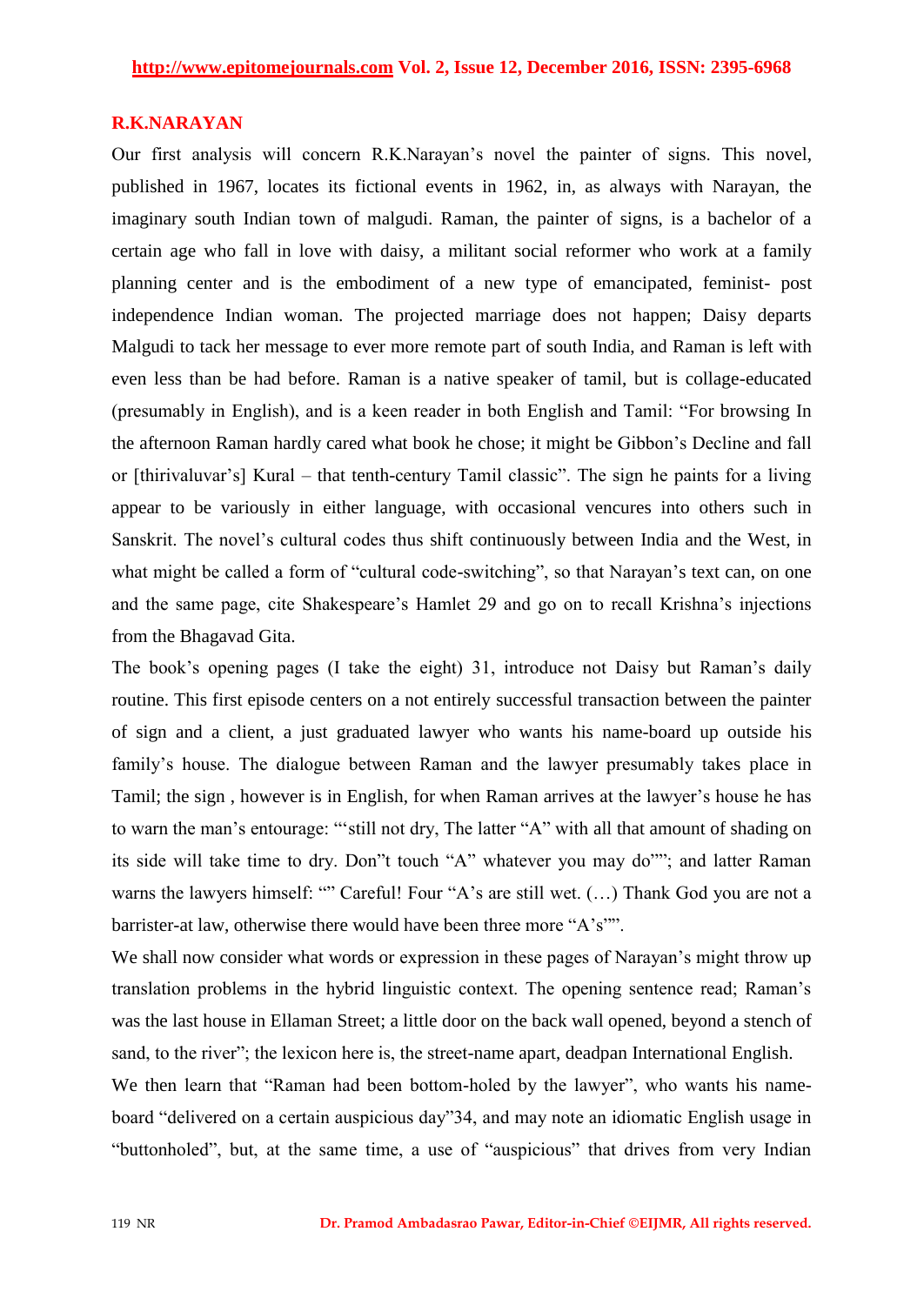notion of astrology, a theme stressed several times which serves to highlight the clash between Raman"s rationalism and the traditional beliefs of his entourage.

The two go to cheap restaurant to thrash out the deal. Here again Narayan"s English is distinctively idiomatic, using a colloquial register that will certainly be familiar to a Britishreader – "The lawyer backoned to a boy who was darting about the tables and bawled his order over the din of clattering cups and films music"35 – but encompassing a specifically Indian reference to "film music", which could be either pan-Indian from Bollywood or, in a nod to regional sentiment, the Tamil film industry in Madras36, and is therefore not quite as straight forward a reference sa the non-Indian reader might think.

On the second page, the book"s of first specifically Indian texical item come up, through proving to be nothing more difficult than "rupees"; further down, we find an Indian use of an English word in the form of (as in American English) " Kerosene" rather than the British usage "paraffin"; and later, "oil-monger", an Indian coinage, though based on general English morphology, on the analogy of "fishmonger". Colloquial Britishisms, taken over into Indian.

English, dot the text too, as in Raman's "That sounds pretty convincing" and "if a chap wants" to steal …" 38. Indeed, no real Indian Localism appears until Raman has entered the kitchen of the lawyer"s family house, with the precious sign in his bag. Now. "The lawyer and his two cousins become suddenly very active and effusive and propelled Raman towards the kitchen, saying, "Coffee" and edali for this man""; following which: "Out of the smoke filled kitchen, a woman emerged blowing her nose and wiping her eyes, bearing on a little banana leaf two white idlis, tintex with red chilli-powder and oil". South Indianness, a key theme in Narayan, is here connoted not only by the obviously exotic term idlis40, embedded in the English Language text, plus the localism of the banana leaf, but also, and less obviously to An outsider, by the apparently neutral reference to coffee as opposed to tea.

Over what remains of this episode, if much of the subject-matter- e.g. the priest's blessing of the new lawyer- is eminently Indian the language is for the most part idiomatically English. The lawyer's father shouts at the children: "Get out of the way, brats!" The lawyer turns round on Raman and Complain that there are said particles on the sign, challenging him: "Do you want me to start my career with dirt on my name?", which elicits an aside from Raman:

"You are bound to have it sooner or later, why not now?" –thus activating a notable feature of Indian English, its comfortableness with such sophisticated elements as figurative Language and double meaning with the adopted tongue. Raman departs in dudgeon, unpaid and concluding – ruefully but, again, in most idiomatic English: "He would be throwing good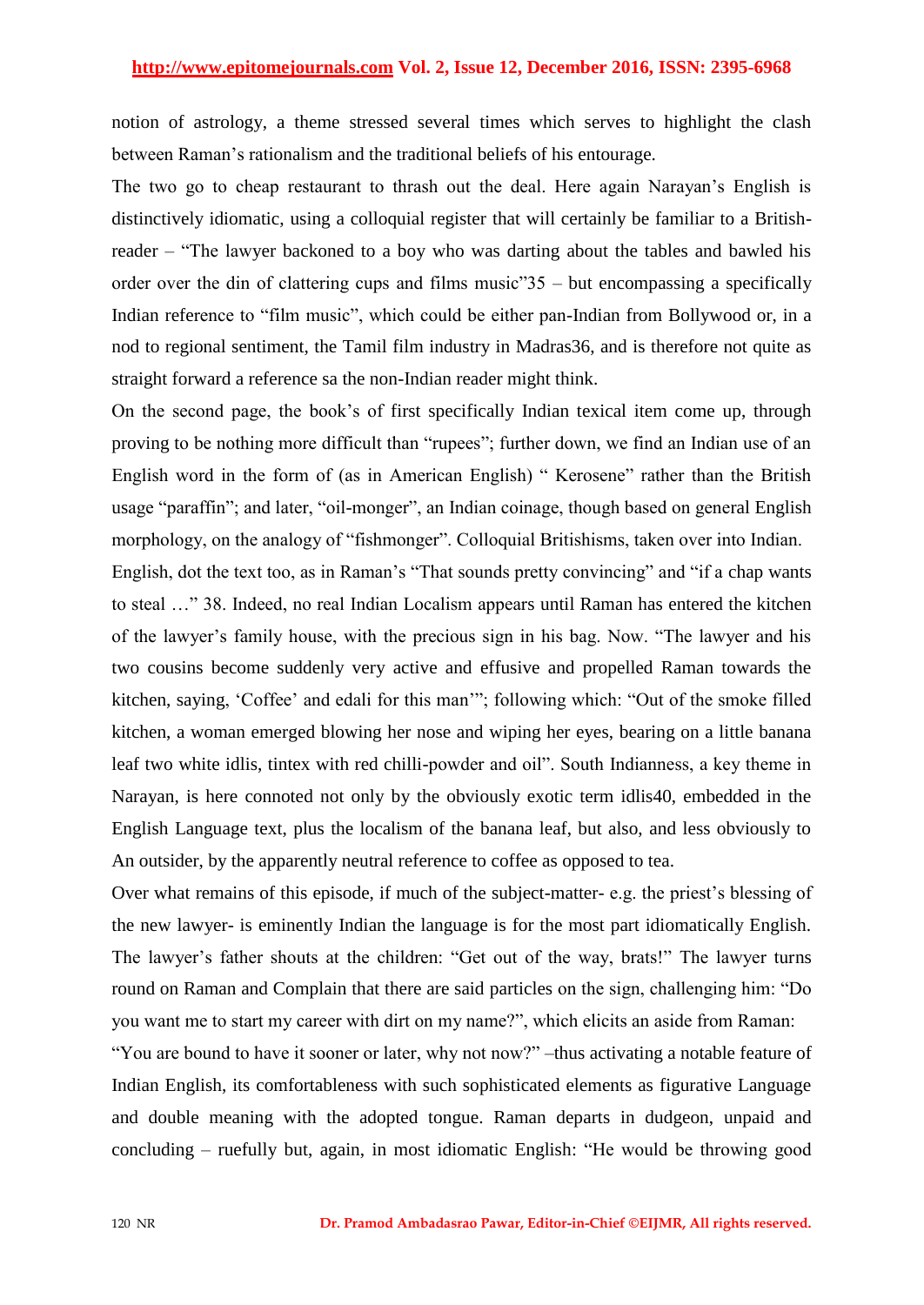money if he tried to do another board for the lawyer", He goes on to reflect on the general sad state of business ethics in Malgudi, While wondering if he too is not in a way a willing part of the system he disapproves: "he felt abashed when he realized that he was perhaps picking his own loot in the general scramble of a money-mad world:, Here "loot" points up the historical and cultural complexities of Indian English: this word, which Anglophone readers will recognize as an informal term for plunder or ill-gotten gains, in fact came into British English through the Raj and drives, according to the concise oxford Dictionary, from the Hindi word lut; while hobson-jobson traces it back further to Sanskrit lotra, Locating its first use in English in 1788 and commenting that it "has long been a familiar item in the Anglo-Indian colloquial", 45 Narayan"s text here shows Indian English re-appropriating a native term and bringing it back home a- nuance that a translator may find it hard to convey.

All in all, we may note from these pages of the painter of signs two facts of an IWE text that are likely to complicate the task of the translator: firstly, specifically Indian, and often local, cultural themes (south Indian identity; rationality versus tradition), whose proper communication calls for substantial familiarity with things Indian on the Translator's part; and secondly and in a different direction, the strong textual presence of very English idioms, pertaining either to British or to general International English, whose exact register may be hard to reproduce in another language without the risk of over-naturalisation.

### **ANITA DESAI**

We shall now move from southern to northern India and examine the first chapter of *In Custody,*  Anita Desai's Booker-shortlisted novel of 198446. This narrative, though written in English, is about what Desai's text explicitly calls "the politics of language", focusing on the rivalry between a dominant Hindi and an embattled Urdu, and, poised somewhere between elegy and farce, charts the decline of the once-vibrant Urdu culture of Delhi. This is expressed through the bittersweet encounter between Deven, a Hindu and hard up teacher of Hindi and part-time critic and poet, and a fading Muslim cultural icon, the vain, ageing but brilliant Urdu poet Nur. Deven lives in Mirpore, a small city - like Malgudi, fictional - located near Delhi, where he teaches at a low-prestige college: his subject is Hindi literature, but he was brought up bilingually in Hindi and Urdu. The book opens with Deven receiving a surprise visit at his workplace from an old college friend, Murad, who edits an Urdu-language literary journal: Murad asks him to go to Delhi and interview Nur for the journal, and Deven's acceptance of this task sets the story in motion.

*In Custody's* opening sentence is this: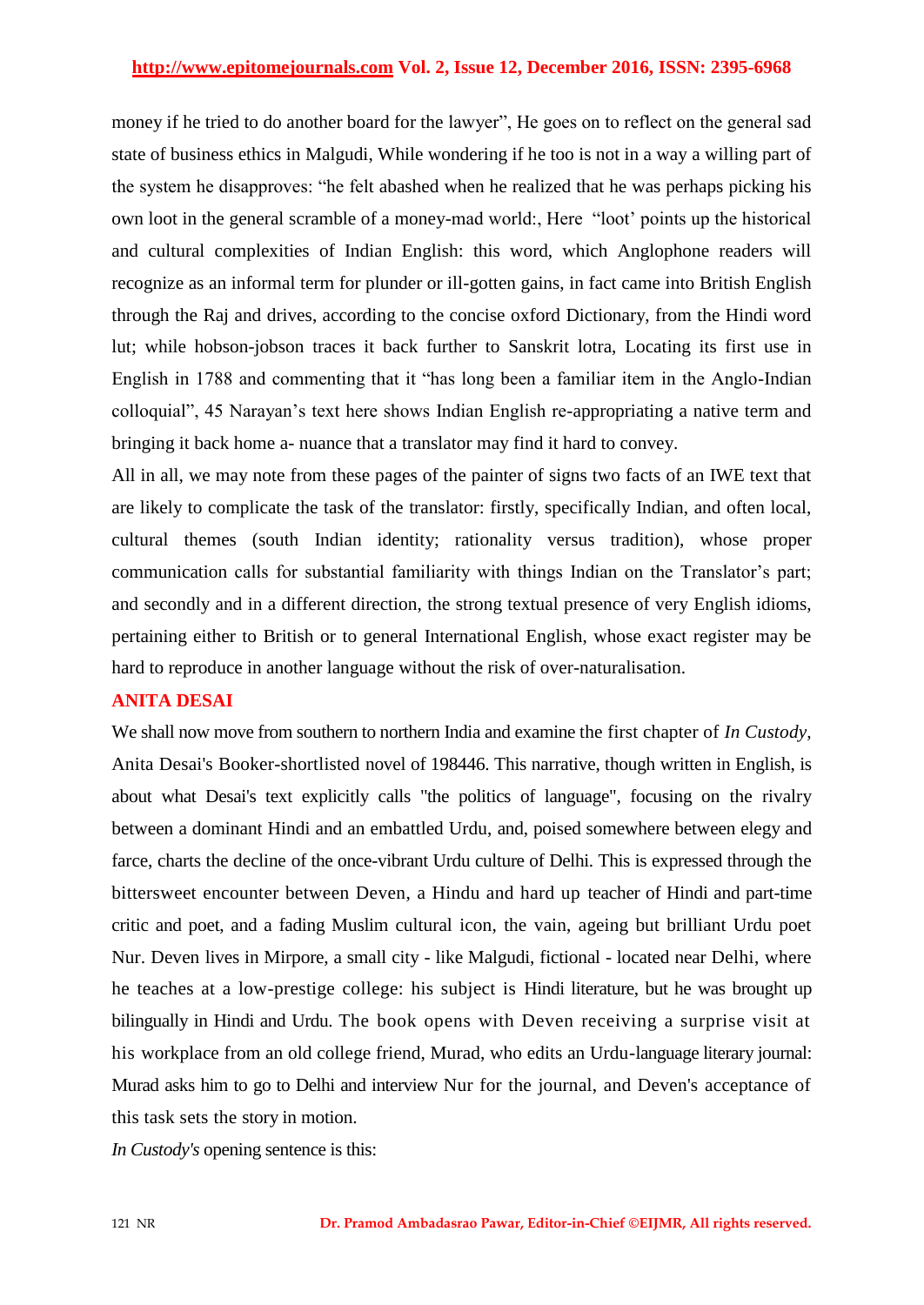"His first feeling on turning around at the tap on his shoulder while he was buying cigarettes at the college canteen and seeing his old friend Murad was one of joy so that he gasped 'Murad? You?' and the cigarettes fell from his hand in amazement, but this rapidly turned to anxiety when Murad gave a laugh, showing the betelstained teeth beneath the small bristling moustache he still wore on his upper lip".

This sentence raises four points, linguistic or cultural, which the non-Indian reader or translator should be aware of. First, Murad's name immediately identifies him to an Indian, but not necessarily to an outsider, as a Muslim. Second, the apparently unproblematic word "college" could raise translation problems into some languages, given the slipperiness of an educational term found in British, American and Indian English with varying significations in each, that does not necessarily mean the same thing in all contexts. In India, an institution called "college" can be, variously, a secondary school, a subdivision of a university, or, as here, a non-university higher education establishment, the imaginary, privately-endowed Lala Ram Lai College. Third, the book's first embedded Indianism appears in the shape of *betel,* defined by *Hobson-Jobson* as "the leaf of the *Piper, betel* [plant], chewed with the dried *areca-nut* ... by the natives of India" and derived by that dictionary, not, interestingly, from a north Indian or Sanskritic source, but - highlighting India's hybrid and heterogeneous cultural makeup - from the Malayalam *vettila,* meaning 'simple leaf 49. Final!)'and perhaps most important, the one word "You?" raises the question as to what language-Hindi, Urdu or English-Deven and Murad would be speaking in - a question which Desai's text does not explicitly answer, but which I shall attempt to resolve at the end of this discussion. Further down the first page, Deven is named and thus identified, for the Indian if not the non- Indian reader, as a Hindu. Deven keeps Murad waiting for lunch as he has to give a class: if the attitude of the students seems, alas, universal enough and hardly requires cultural glossing - "boredom, amusement, insolence, and defiance" a specific cultural note is sounded when Deven exhorts the class: "Last time I asked you to read as much as you could find of Sumitra Nandan Pant's poetry"50, thus identifying himself to the Indian reader as a teacher of Hindi but leaving a cultural trail which the translator may prefer to explicate. The two friends then go to lunch, at the cheapest restaurant the impecunious Deven can think of, and Murad's gibes at the food - "Raw radish -the food of cows, and pigs" - form a cultural marker, pointing up, via the implied critique of vegetarianism, the Hindu-Muslim antagonism that is one of the book's themes. Deven reflects sadly that "he could not possibly afford a meal in Kwality or Gaylord, the two best restaurants, both air-conditioned and exorbitant", Kwality -a case o fa standard E ngUsh w ord *(quality)* respelt and appropriated to create an Indian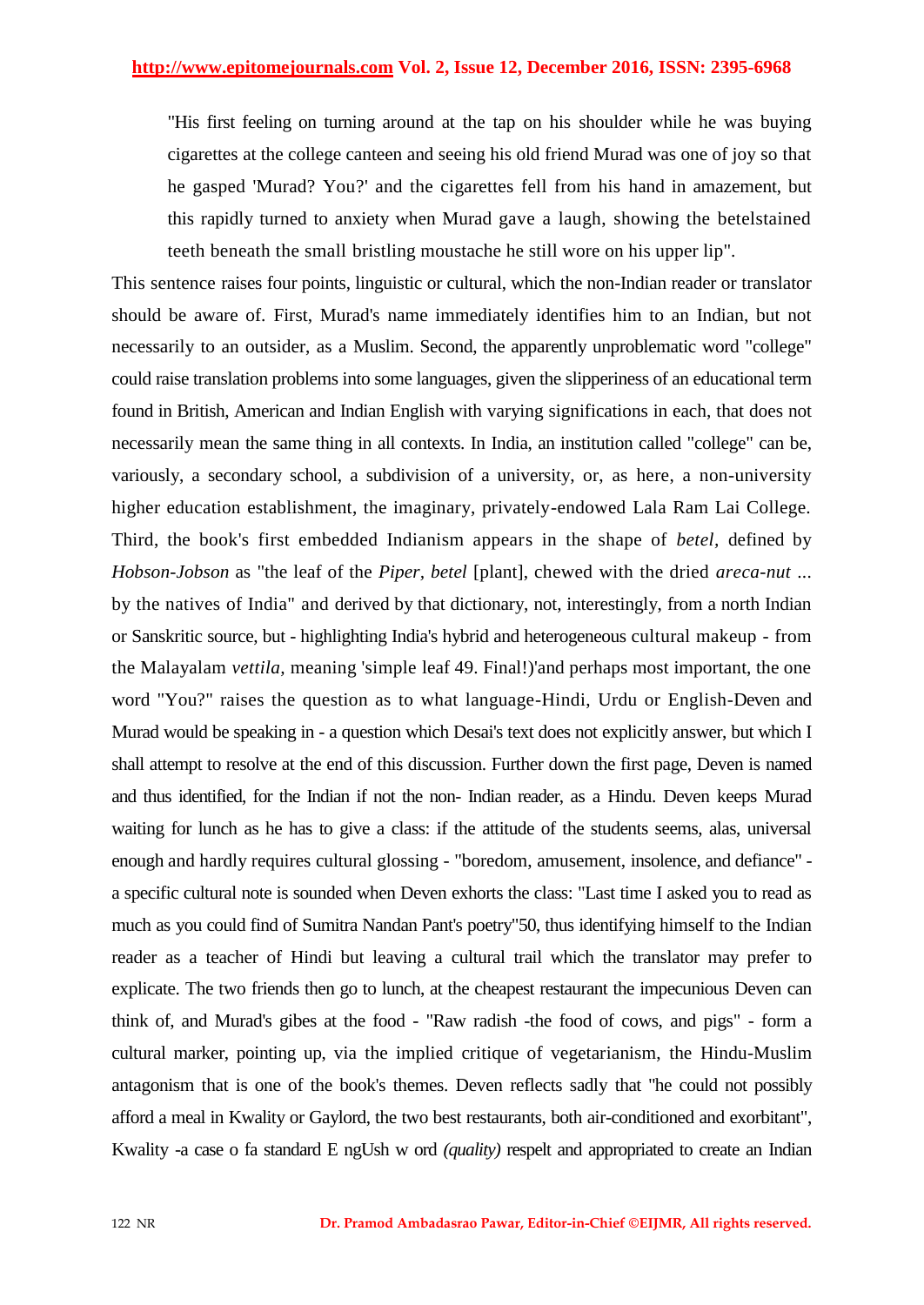brand-name - being a national chain of restaurants which any Indian would recognise, while Gaylord too is an established home-grown chain whose (English) name harks back to its two Indian founders. We are dealing here with very mixed cultural codes which the translator needs to be aware of.

As lunch progresses the two discuss Murad's proposed deal, namely that Deven, who though a Hindu learnt Urdu before he knew Hindi and is a lover, indeed a practitioner, of Urdu poetry, should go to Delhi and interview Nur for Murad's journal. Murad sharply denigrates the Hindi language as "that vegetarian monster", while praising Urdu as the "language of the court in the days of royalty": not all foreign readers will be aware of the parallel between Hindu/Muslim (religious) and Hindi/Urdu (linguistic) identities, and here the translator will have done well to explain these issues and their historical context in an introduction. An embedded Indianism, "nawabs" - one likely to be familiar to outsiders - now occurs, but is balanced by an idiomatic Britishism when Deven explains that he could never have made a living by writing at a time when he had to support his young wife Sarla: ""I was married, Sarla was expecting, you know"". Here, an unwary translator might fall into the trap of mistranslating "expecting" as referring to the treatment Sarla might want from her husband, but in fact this very British euphemism means "pregnant". The conversation moves on to Nur, and, in the last Indianism to be found in the chapter, Murad issues Deven the fateful command: "I want you to track him down in his house in Chandni Chowk". The Hindi term "chowk" is defined by *Hobson-Jobson* as "an open place or market street in the middle of a city where the market is held, (as for example, the *Chandni Chauk* of Delhi)"55; and this word, appearing as it does in so many Indian addresses, already plunges the reader into the Delhi back-street atmosphere that will dominate Deven's strange encounter with the poet.

The language in which the two converse in this extract is not specifically indicated, but it is likely to be the conveniently neutral English rather than either Hindi or Urdu: Murad speaks so pejoratively of Hindi that he can hardly be using it, while Urdu seems to be the respectfullytreated object of the discourse rather than its medium (though it is also possible, given the objective closeness of the two rival tongues, that Deven is speaking Hindi and Murad Urdu). At all events, both Murad and Deven are Hindi-Urdu bilingual (indeed trilingual if one adds on English), and the apparently monolingual text thus self-reflexively inscribes itself as an instance of Indian multilingualism. It is the translator's task to be attentive to the complex interweaving of cultural codes from three cultures - British/international English, north Indian Hindu and north Indian Muslim - that creates the dense texture of Anita Desai's unsettling novel.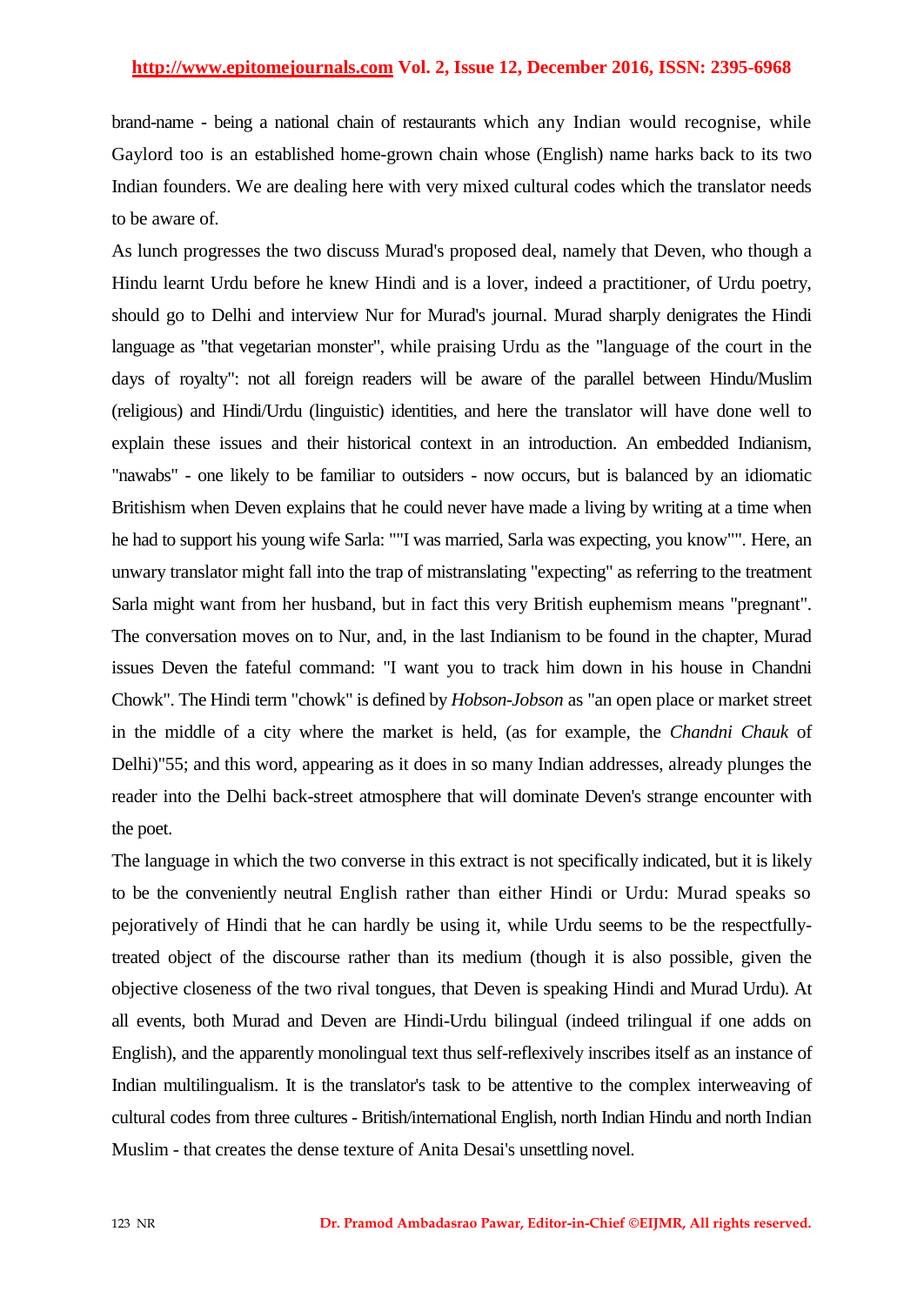#### **Anita Nair**

With *Ladies Coupe,* Anita Nair's novel of 1999, we return to South India, and to an environment where, as in Narayan, the two main languages are Tamil and English. Nair tells the tale of a train journey through Karnataka, Kerala and Tamil Nadu and the intertwining life-histories of six women who meet in the ladies' section of a second-class compartment and tell each other their stories. They are represented as telling these tales in English, except for one who uses Tamil. The successive stories are framed by the larger narrative of the main character, Akhila, whose departure from Bangalore and arrival at Kanyakumari on the Tamil Nadu coast mark the book's beginning and end. Akhila, aged 45, a tax-office employee and still single, is getting away alone, for the first time in her life, from her constrictive, traditional brahmin family. Her late father was a bookish clerk whose favourite newspaper was an English-language publication; Akhila. educated in English and Tamil, is at ease in both languages and is an avid reader of women's magazines in Tamil, though her teacher of that language had scolded her for knowing the poetry of Wordsworth better than the works of Thiruvalluvar, the classical Tamil writer whom we have already encountered through Narayan.

In the opening sequence of the novel, we are with Akhila at the Bangalore Cantonment station, waiting for her train. The terminology that sets the scene, with the topographical and transport registers dominant, is already distinctively Indian, despite the English words employed. The title phrase ("coupe" is actually of French origin, thus incidentally pointing up the hybrid nature of English as such) refers to a gender-segregated convention, apparently now disappearing, of Indian rail travel; the Raj-inherited term "cantonment", scarcely found outside India60, denotes an Indian city's onetime military quarter, today generally a residential district for the elite. Both terms call out to the translator to be glossed. The first sentence itself, however, is in a round, unvarnished International English, with Akhila's name as the sole Indian indicator: "This is the way it has always been: the smell of a railway platform at night fills Akhila with a sense of escape". As it unfolds, the description of the station identifies it as quintessentially Indian, and the second paragraph throws up the book's first lexical Indianism with an evocation of "moist gunny bags", next to "the raw green-tinged reek of bamboo baskets" *(Hobson-Jobson* derives "gunny", i.e. coarse jute sacking, from the Sanskrit *goni* [sack], through Hindi and Marathi *gon or goni,* thus pointing to commerce as a source of the Anglo-Indian lexicon).

Next, Anita Nair's impressionistic prose focuses on Akhila's inner life, deploying resources of language and imagery that deftly fuse International with Indian English: 'so this then is Akhila. Forty-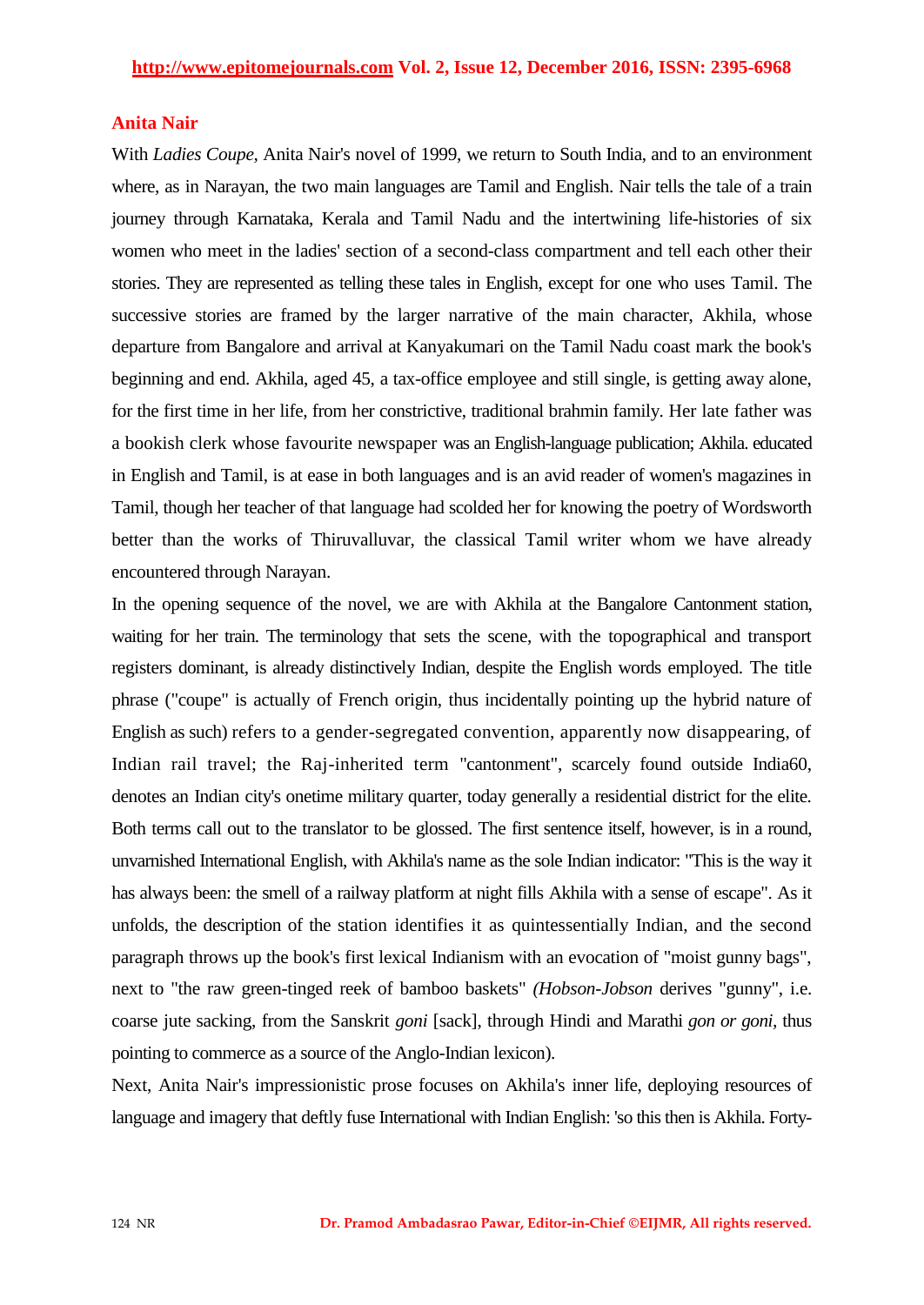five years old. Sans rose-coloured spectacles. Sans husband, children, home and family. Dreaming of escape and space. Hungry for life and experience. Aching to connect".

Here, despite the apparently simple incomplete sentences, Nair is in fact using highly idiomatic International English. The "rose-coloured spectacles" image is an interrogatory recasting of the cliche "seeing through rose-coloured glasses"; "sans", a French-derived alternative to "without", is archaic and, in a nod to the canon of the former colonial power such as we found earlier in Narayan, harks back to Shakespeare and his *As You Like It;* while in "aching to connect", the idiomatically intransitive "connect" raises another literary echo - "Only connect", the famous aphorism coined by a British writer to whom India was not unknown, E.M. Forster. In the next paragraph, attention shifts to Akhila's clothes, with an obvious Indianism appearing in: "she took time over every decision .. .Even the saris she wore revealed this". The translator can easily gloss "saris", or may even not think it necessary to do so: the more difficult challenge is the task of communicating the flavour of Anita Nair's eloquent use of International English, its cliches, cultural codes and idioms.

Attention now shifts to Akhila's family life, and we learn of her conversations (presumably in Tamil) with Padma, her straitlaced younger sister: "Akhila felt her mouth draw into a line. Padma called it the spinster mouth". Here, while "spinster" is an International English term, if today decidedly old-fashioned in Britain, its *connotations* are clearly much harsher in the south Indian Brahmin context. Anna and Padma are described having breakfast: "three idlies, a small bowl of sambar, and a piping hot cup of coffee"68: here as in Narayan, both *idlis* (spelt by Nair as *idlies)*  and coffee appear as south Indian markers, alongside the also very southern *sambar.* Once again, the regional dimension appears as a challenge for the translator.

Nair's narrative now returns to the railway station, and we read of Akhila's efforts the day before to get her ticket to Kanyakumari: "Akhila read the board above the line. 'Ladies, Senior Citizens and Handicapped Persons'". The notice is certainly in English, but reflects an Indian way of doing things: "there was a certain old-fashioned charm, a rare chivalry in this gesture by the Railway Board". Her ticket had in fact been arranged by a colleague, taking advantage of contacts to secure her a place on a crowded holiday train at short notice: "The train is full. There are no second AC sleeper or first-class tickets. What she has got you is a berth in a second-class compartment, but in the ladies coupe". The translator should here note, not only the culturally specific notion of (those who can) arranging tickets through privileged contacts rather than queuing first-come first-served, but also, lexically, the Indian term "AC fair-conditioned] sleeper", a category of carriage unknown to British train travellers. Her sister had asked Akhila how she would get to the station; her reply, "There are plenty of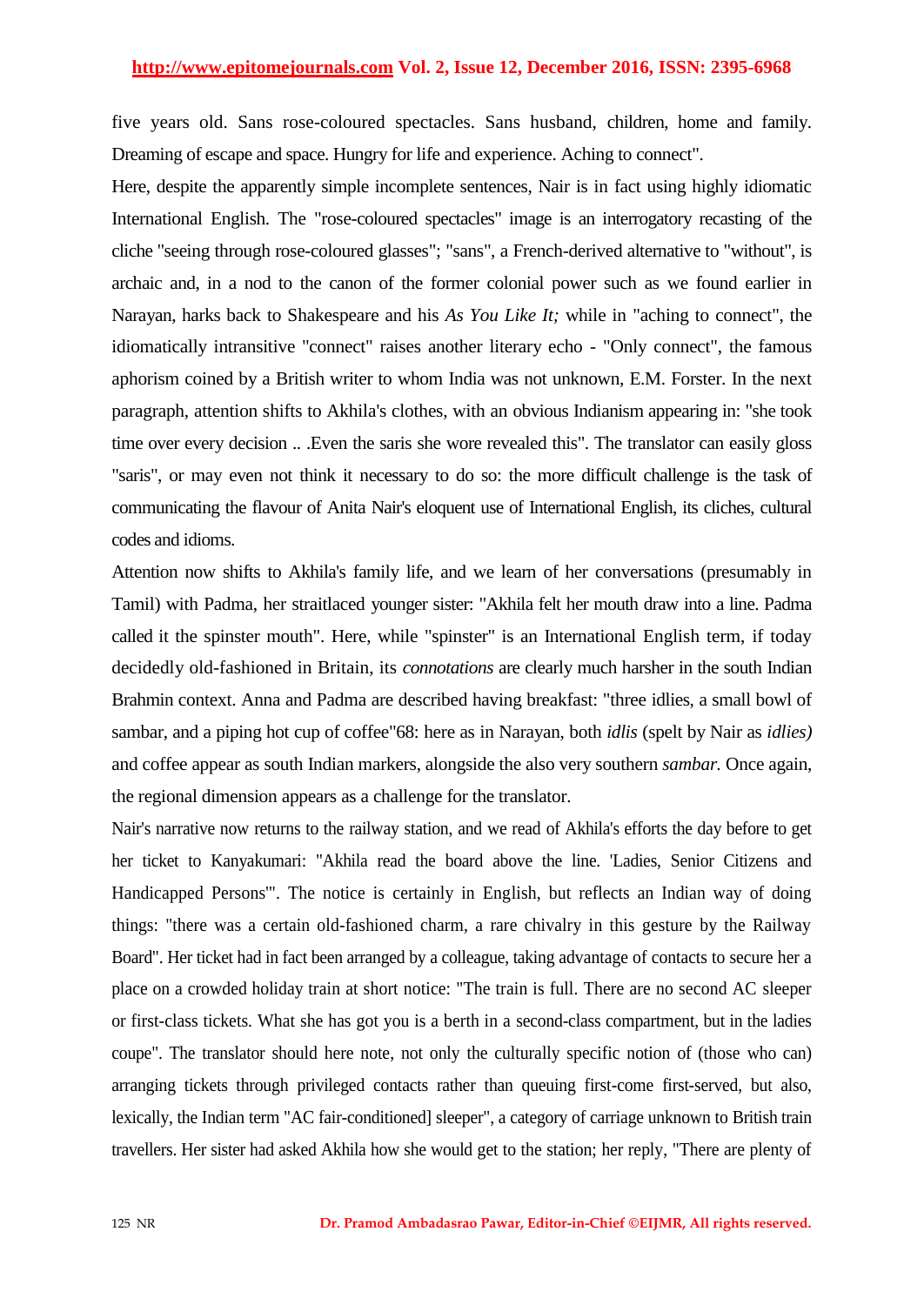autorickshaws", would no doubt require glossing and specification of what kind of rickshaw an auto is, especially for non-Indian readers who may have seen the film *City of Joy* and might, most erroneously, extrapolate the Kolkata hand-pulled rickshaw to all of India.

#### **Bibliography**

Adrienne Rich, *Blood, Bread and Poetry: Selected Prose 1979-1985.*

Anne McClintock, *Imperial Leather,* London, Routledge, 1995.

Amal Amireh & Lisa Suhair Majaj, eds, *Going Global: The transnational Reception of Third World Women Writers,* Garland Publishing, New York, 2000.

Billie Melman, *Women s Orients: English Women and the Middle East,* London, Macmillan, 1992.

Bonnie G. Smith ed., *Global Feminisms Since 1945: Rewriting Histories,* London, Routledge, 2000

Caren Kaplan, 'The politics of location as transnational feminist critical practice', Inderpal Grewal and Caren Kaplan, eds. *Scattered hegemonies: Postmodernity and Transnational Feminist Practices,* University of Minnesota Press, Minneapolis, 1994.

Carole Boyce Davies, *Black Women, Writing and Identity: Migrations of the Subject,*  Routledge, London, 1994.

Chandra Talpade Mohanty, 'Feminist Encounters: Locating the Politics of Experience', Michele Barrett & Anne Phillips, eds, *Destabilizing Theory: Contemporary Feminist Debates,* London, Polity Press, 1992, p.78.

Ella Shohat/Robert Stam, *Unthinking Eurocentrism: Multiculturalism and the Media,*  London, Routledge, 1994.

Gayatri Chakravorty Spivak, 'Three Women's Texts and a Critique of Imperialism', Henry Louis Gates Jr., ed., *"Race" Writing and Difference,* University of Chicago Press, Chicago and London, 1986.

Laura E. Donaldson, *Decolonizing Feminisms: Race, Gender and Empire-Building,* London, Routledge, 1993.

Marnia Lazreg, *The Eloquence of Silence: Algerian Women in Question,* Routledge, New York, 1994

Robin Morgan, *Sisterhood is Global: The International Women's Movement,* London, Penguin.

Sandra Gilbert and Susan Gubar, *The Madwoman in the Attic: The Woman Writer and the Nineteenth-Century Imagination,* Yale University Press, New Haven, 1979.